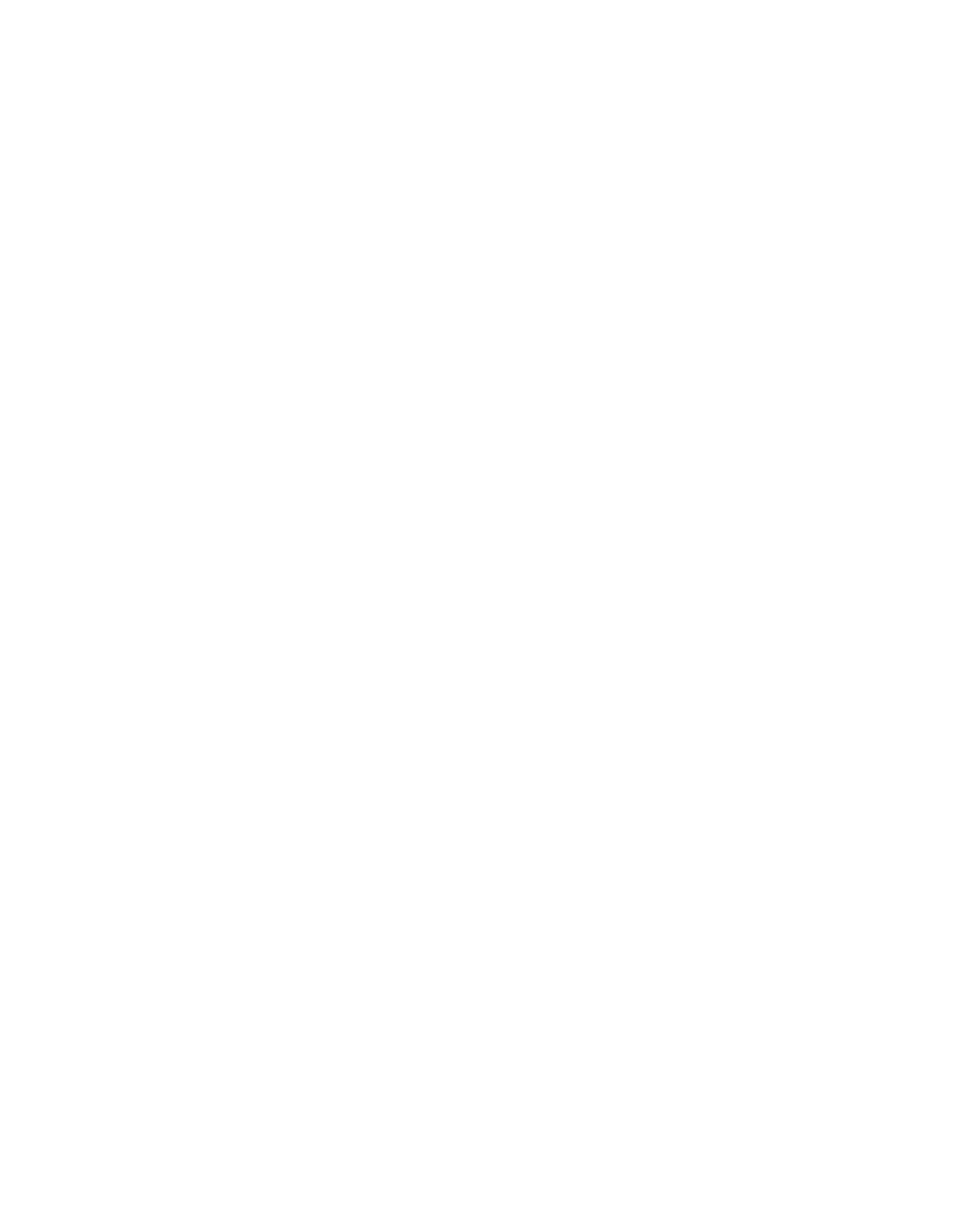Prot. No. 210 15 June 2016



OFFICE OF THE BISHOP

Dear Brothers and Sisters in Christ,

The dignity of each member of our Church calls us to maintain the highest levels of compassion and respect as we fulfill our mission. As disciples of Jesus and trusted leaders within the Church community, your contribution to this mission is essential as you carry out your service to others.

For our diocese, these norms and guidelines have been expressed formally in the Standards of Conduct For Ministry since 2005. These Standards of Conduct are an important tool for maintaining such professionalism in all that we do. The promulgation of these Standards obliges all of us to a renewed consciousness of the need to protect each person's dignity. And for those who are new to positions of service within the Diocese of Cleveland, these Standards continue to introduce a clear understanding of those expectations for everyone affiliated with the work of our diocese.

Therefore, it is important that we regularly exam and, as needed, update the norms and guidelines governing our work so that we may ensure that our mission to serve is done in a healthy and life-giving manner.

As with any aspect of formation for ministry, these Standards of Conduct require reflection, instruction, and discussion. Because there are some new features to these Standards, diocesan staff members are providing opportunities for all members of our diocesan community to be made aware of the new content and are also available to answer any questions or concerns which may arise. I also encourage leaders of our various programs to use these Standards as a basis for ongoing renewal and formation.

I thank you for your generous cooperation in promoting these Standards in your life and place of ministry.

After appropriate consultation, by this Decree, I formally adopt these Standards of Conduct for Ministry (revised 2016). These Standards will take the place of the Standards of Conduct for Ministry promulgated in 2005. This decree is published by my authority as Bishop of Cleveland and is to apply to all Priests, Deacons, Lay Ecclesial Ministers, Administrators, Staff and Volunteers of the Diocese of Cleveland, its parishes and other Catholic Institutions within the Diocese.

The Decree will take effect on 31 December 2016.

**Bishop of Cleveland** 

In. Phenese Guerin Coullian, SA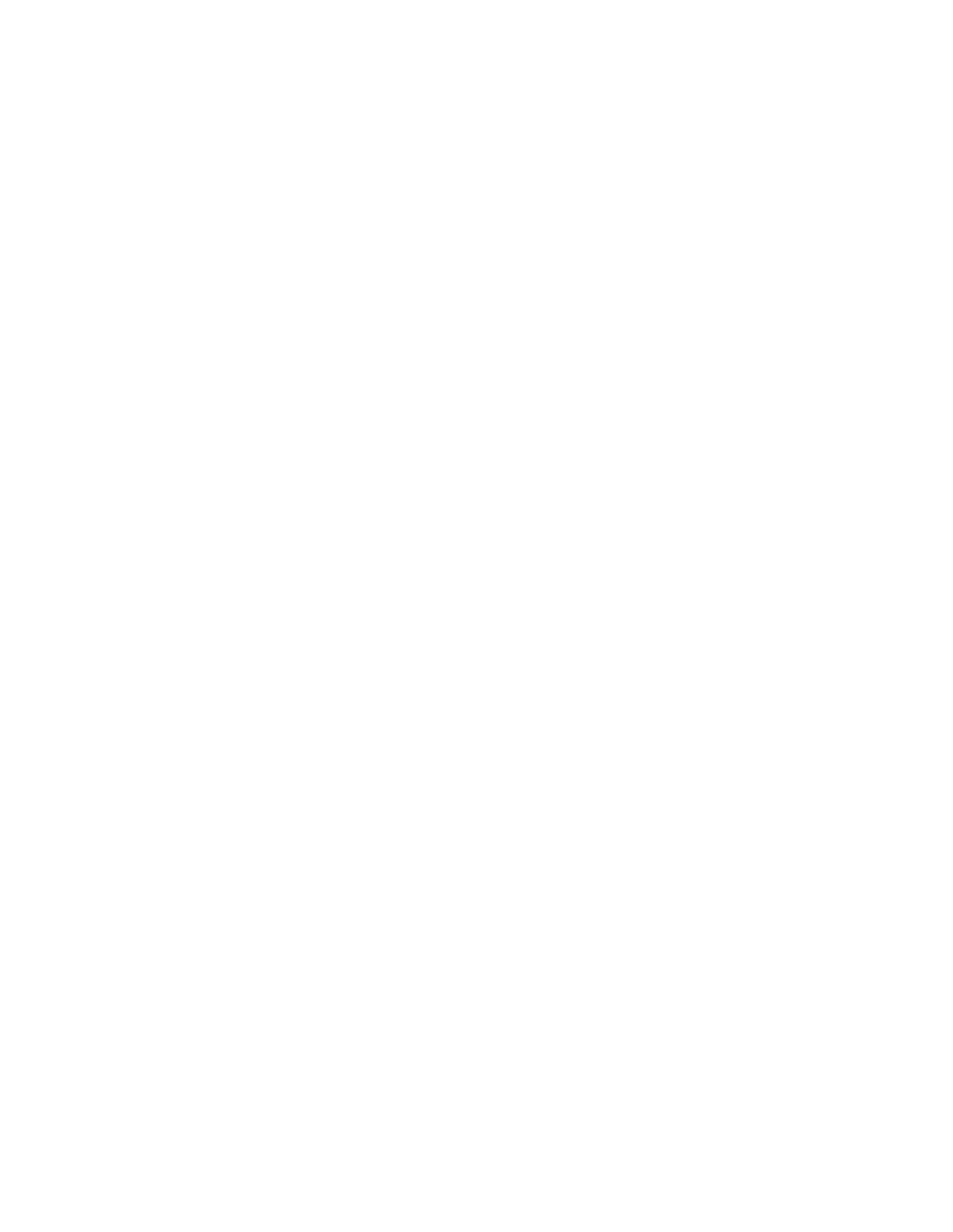## **TABLE OF CONTENTS**

| A. Standards of Conduct Relating to Pastoral Counseling and Spiritual Direction  3 |  |
|------------------------------------------------------------------------------------|--|
|                                                                                    |  |
|                                                                                    |  |
|                                                                                    |  |
|                                                                                    |  |
|                                                                                    |  |
|                                                                                    |  |
|                                                                                    |  |
| L.                                                                                 |  |
| J.                                                                                 |  |
| K. Use of Social Media and All Forms of Electronic Communications  10              |  |
|                                                                                    |  |
|                                                                                    |  |
|                                                                                    |  |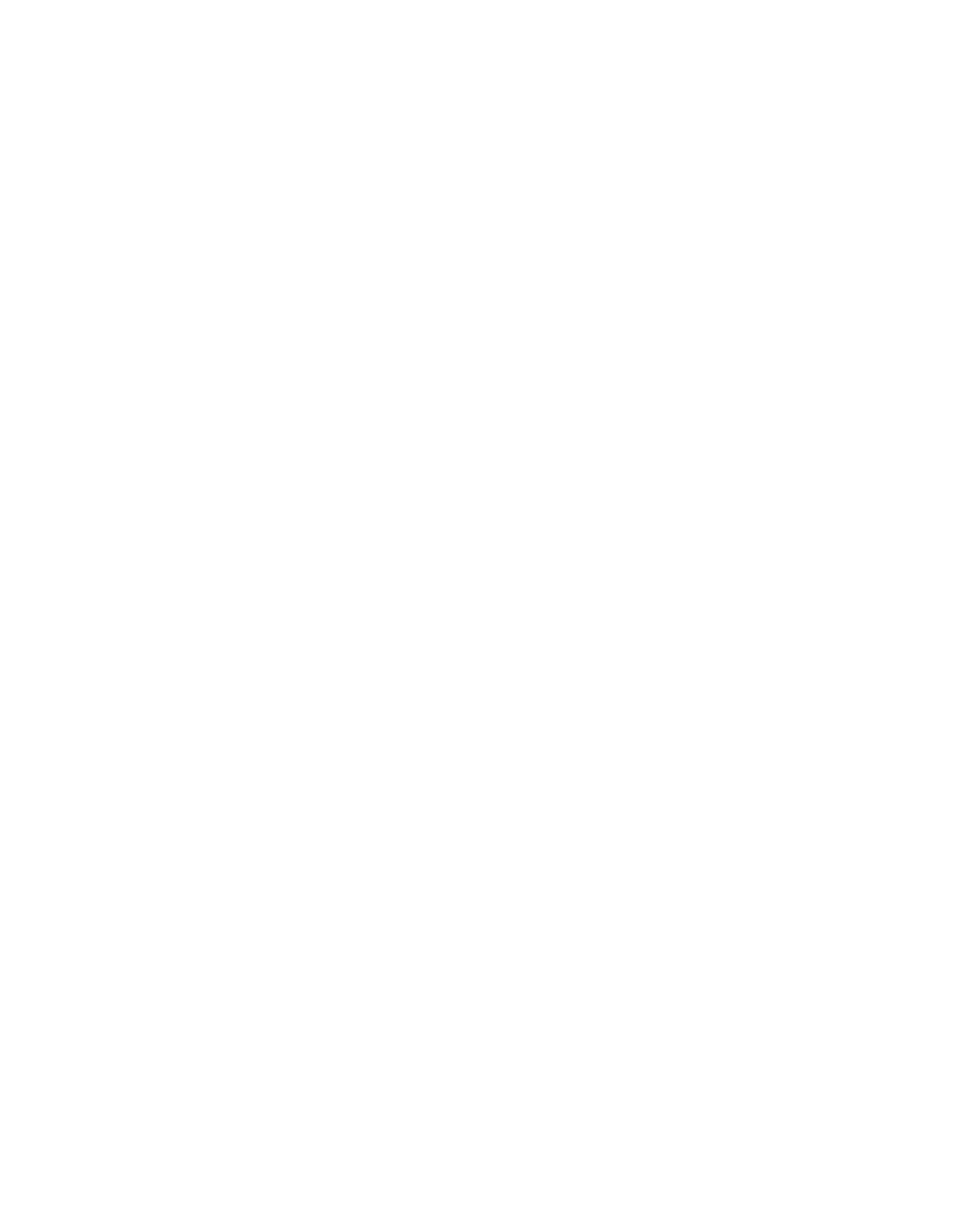## **I. INTRODUCTION**

*This is what Yahweh asks of you: only this, to act justly, to love tenderly, and to walk humbly with your God.1*

Standards of conduct are guidelines and norms derived from basic principles and values setting forth specific conduct expected of an individual in specific situations. Guidelines allow for discretion on the part of an individual, while norms are mandatory statements of what one must do in a certain situation.

**Guidelines** are statements to guide an individual in his or her actions and are not binding as are norms, allowing for particular situations in which the exercise of reasonable discretion may call for limited exceptions. Guidelines indicate objectives toward which an individual should strive, or conduct that individuals should ordinarily follow, recognizing that there may be exceptional circumstances. In this document, guidelines are indicated by the use of the word **"should"** or **"should not."**

**Norms** indicate a mandatory statement that must be followed by individuals. Norms indicate a level of conduct below which no individual can fall. In this document, norms are indicated by the words or phrases **"shall," "shall not," "must,"** and **"must not."**

Before each section of *Standards of Conduct*, there is text in *italics* which is a statement of the scope of application and provides guiding principles or definitions. The italicized text is not a standard of conduct but is explanatory only.

Responsibility for adherence to the *Standards of Conduct* for Ministry rests primarily with the individual. Clergy, staff, and volunteers who disregard the following *Standards of Conduct* may be subject to disciplinary action by the entity within the Diocese that employs, supervises, or authorizes their ministry or employment, whether it be the diocesan bishop, a pastor, a principal, the executive director of a corporation, or other appropriate person within the Church structure. Corrective action may take various forms – from a verbal reprimand to removal from employment of the ministry – depending on the specific nature and circumstances of the offense and the extent of the harm.

This document, unless otherwise stated, applies to clergy, volunteers and all other Church personnel in positions of trust.

**These** *Standards of Conduct* **are to supplement and complement the diocesan** *Policy for the Safety of Children in Matters of Sexual Abuse: Revised, 2007***. Church Personnel are to follow both the**  *Standards of Conduct* **and the** *Policy for the Safety of Children in Matters of Sexual Abuse: Revised, 2007***, as revised, amended or restated from time to time.2**

The *Standards of Conduct* also meets the standard required by article 6 of the USCCB *Charter for the Protection of Children and Young People* that all clergy and any other Church personnel in positions of trust who have regular contact with children affirm a code of ethics and conduct.

 $\overline{a}$ 

 $1$  Micah 6:8

<sup>2</sup> The diocesan *Policy for the Safety of Children in Matters of Sexual Abuse* was promulgated in 2003, restated in 2007 as the *Policy for the Safety of Children in Matters of Sexual Abuse: Revised, 2007* and again as the *Policy for the Safety of Children in Matters of Sexual Abuse: Revised 2016*. References to that *Policy* in these *Standards of Conduct* include the *Policy* as restated, revised or amended from time to time, and should always be interpreted as referring to the *Policy* as most recently promulgated.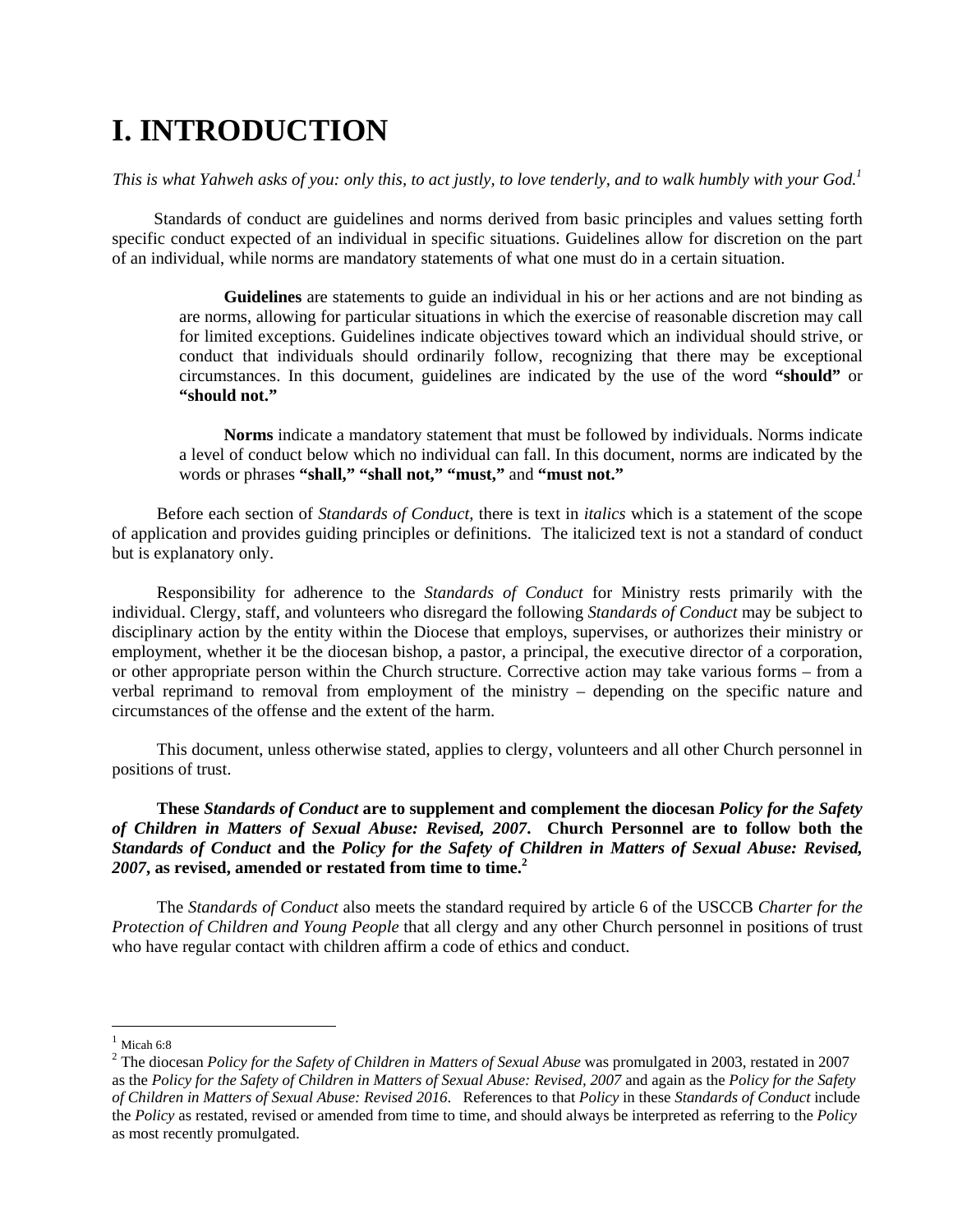#### **Scope**

Parts of this document apply to diocesan personnel, including clergy (priests and deacons), all other Church personnel (seminarian, candidates for ministry, religious, certified pastoral minister, parish life coordinator, diocesan or parish employee or any person appointed by the Bishop) and volunteers in positions of trust who have regular contact with children. Other parts of this document may apply only to a certain part of this group.

As an introduction to each section of this document, a statement will indicate the scope of the section, i.e., to whom it applies.

#### **Codes of Ethics**

These *Standards of Conduct* are intended to comply with article 6 of the USCCB *Charter for the Protection of Children and Young People*. These standards are a set of minimum expectations and do not prevent any group of professional ministers within the Diocese of Cleveland from developing a code of ethics for its own use, provided the group obtains appropriate approvals, the code developed does not contradict anything in this document, and the code developed does not replace or supersede this document or seek to do so.

#### **Definitions**

 $\overline{a}$ 

**Clergy (Clerics)** are ordained priests and ordained deacons (including both transitional and permanent deacons) who are incardinated in the Diocese of Cleveland, as well as priests and deacons incardinated in other dioceses *or* religious orders who are engaged in ministry under the control or auspices of the Diocese.

**Church Personnel** are Clergy (as defined above), brothers, seminarians, religious, certified pastoral ministers, parish life coordinators, members of a pastoral team*,* principals, teachers, diocesan or parish employees, employees of a corporation within the juridic person of the diocese, or any persons appointed by the Bishop.

**Entity** means any parish, institution, organization, corporation, office, department, program or other juridic collective under the auspices of the Diocese of Cleveland.

A **Volunteer** is a person who gives his services to the Diocese, a parish or other entity affiliated with the Diocese without any express or implied promise of remuneration. Volunteers who work with children are subject to the obligations of the *Policy for the Safety of Children*, which are not to be construed as inconsistent with any policies herein.<sup>3</sup>

**Seminarian** includes any student sponsored by the Diocese of Cleveland and participating in any of the various programs of priestly formation.

**Candidate for Ministry** includes anyone formally participating in any of the various formation or training programs for ministry, including seminarians, aspirants and candidates for the diaconate, and those in the pastoral ministry program.

 $3$  Under this policy a volunteer is anyone who works with children more than four (4) hours a month or who works with children more frequently than once a month. Examples include, but are not limited to, a catechist, coach, altar server coordinator, youth leader, intern, student teacher and others in similar capacities. It does not include the occasional volunteer, such as solely a driver or chaperone for individual activities.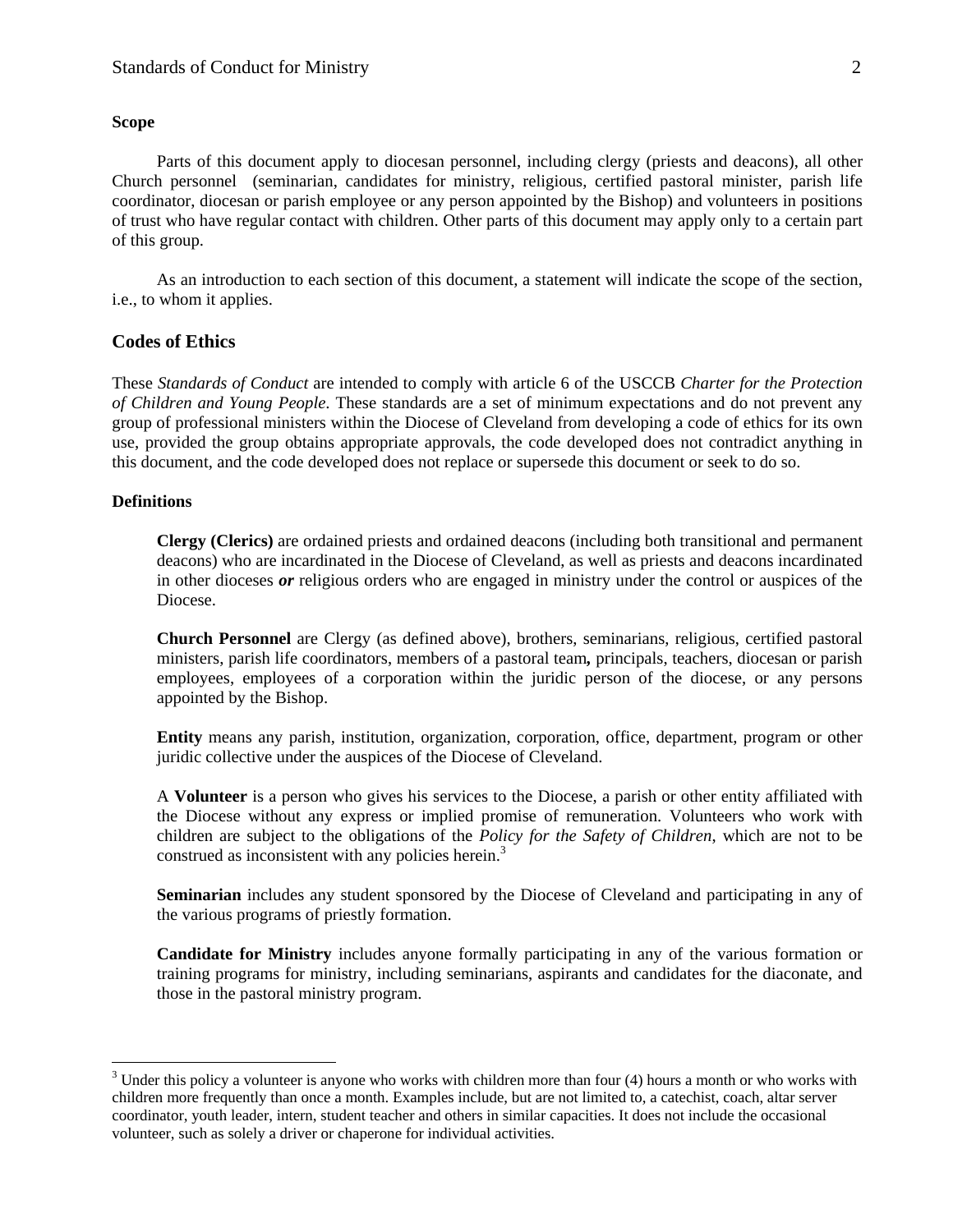**Minor** means any person who is under eighteen (18) years of age, is a physically or handicapped person under twenty-one (21) years of age, and a person of *any age* who habitually lacks the use of reason.

**Boundaries** mark off the physical, spiritual, and psychological space which is the private preserve of a person upon which there should be no intrusion.

 **Conflicts of interest** occur when individuals take advantage of a ministerial position or relationship to further their own personal, political, or financial interests. Conflicts of interest also arise when church personnel's independent judgment is impaired by:

- a. prior dealings;
- b. becoming personally involved; or
- c. becoming an advocate for one (person) against another.

**Confidentiality** is a legally enforced expectation that a statement is private since it was made under circumstances showing that the speaker intended the statement only for the individual addressed. One of the circumstances leading to a determination of confidentiality may be the relationship between the speaker and the listener; another is the absence of other persons.

**Professional Counseling** refers to services provided by a licensed professional for assistance in dealing with personal problems that can include behavioral, job, marriage, and school, rehabilitative or emotional issues. A counselor is a licensed professional who utilizes the skills of active listening, empathy, reflection, educating, and problem solving. Some counselors administer and interpret psychological tests to assist with the counseling process. Psychotherapy is a general term referring to therapeutic interaction or treatment contracted between a trained professional and a client. The problems addressed are psychological in nature and can vary in terms of the causes, influences, triggers, and potential resolutions.

**Pastoral Counseling** refers to those caring acts of the Church under the guidance of a minister who addresses issues of care from the perspective of both Christian theology and the modern sciences, especially psychology. While not necessarily accompanying licensure or certification, pastoral counseling requires basic training and preparation.

**Spiritual direction** refers to services provided by a trained spiritual director and is directly concerned with a person's actual experiences of his or her relationship with God.

**Counselors,** as used in this document, refer to a broad range of trained individuals who provide pastoral counseling, mental health counseling, school counseling, family and marriage counseling, vocational counseling and spiritual direction.

## **II. STANDARDS OF CONDUCT**

#### **A. Standards of Conduct Relating to Pastoral Counseling and Spiritual Direction**

*Scope: Pastoral Counselors and Spiritual Directors: Church personnel and volunteers who provide pastoral, spiritual, and/or therapeutic counseling services to individuals, families, or other groups.* 

*Guiding Principle: Pastoral Counselors and Spiritual Directors and others who fall within the scope of these Standards of Conduct should respect the rights and advance the welfare of each person whom they Counsel.*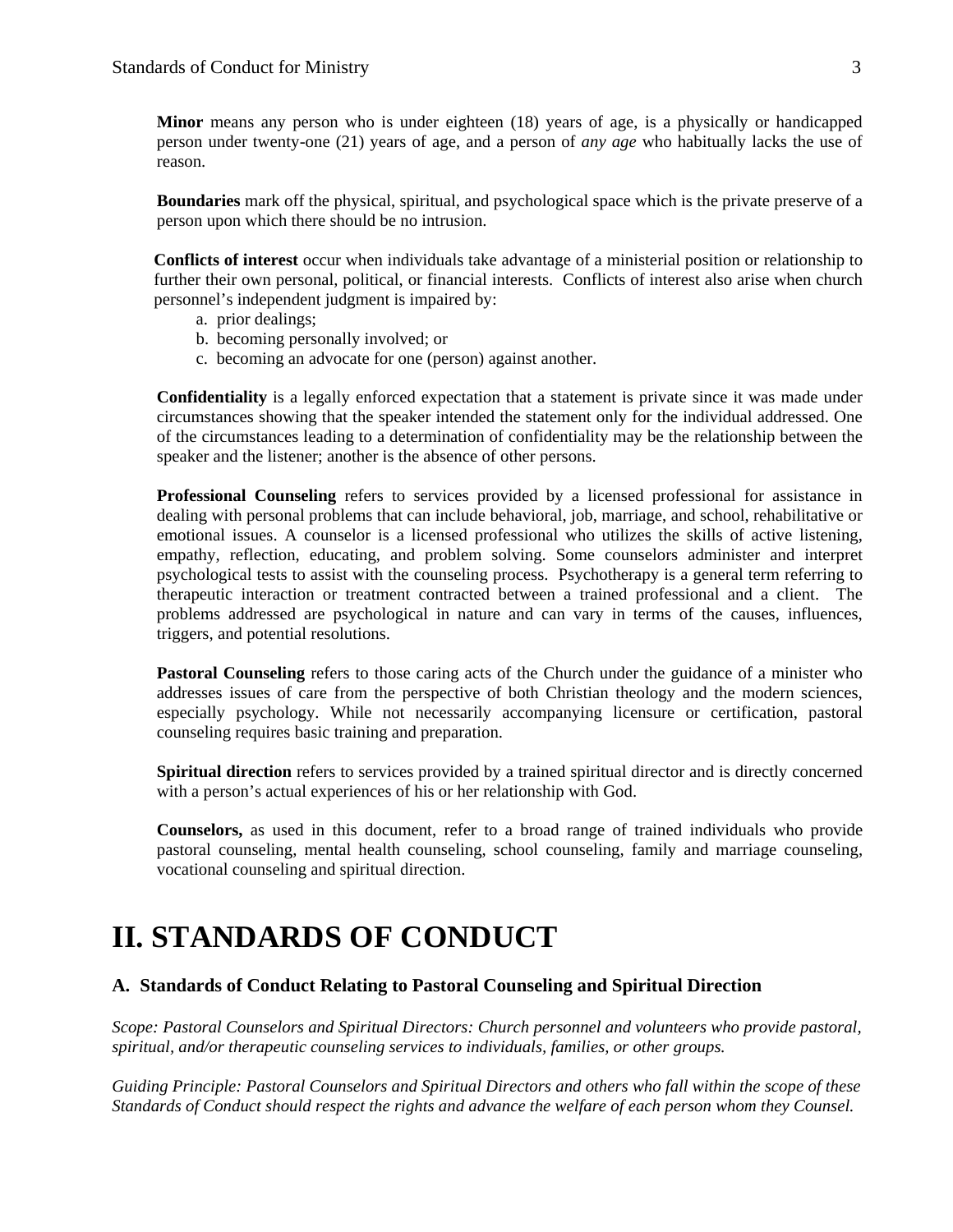Those who provide Pastoral Counseling and Spiritual Direction:

- 1. should not step beyond their competence in counseling situations and should refer clients to other professionals when appropriate;
- 2. should avoid whenever possible entering into a counseling relationship with someone with whom they have a pre-existing relationship (i.e., employee, professional colleague, friend, or other preexisting relationship). When unavoidable, counseling should be preceded by an open discussion of the relationship and, if warranted, an appropriate written disclosure should be made with written consent by the counselee;
- 3. should not make audio- or video-recordings of sessions;
- 4. must never engage in sexual intimacies with the persons they counsel; this includes consensual and nonconsensual contact, forced physical contact, and inappropriate sexual comments;
- 5. must not engage in sexual intimacies with individuals who are close to the client such as relatives or friends of the client – when there is a risk of exploitation or potential harm to the client; they should presume that the potential for exploitation or harm exists in such intimate relationships;
- 6. should assume the full burden of responsibility for establishing and maintaining clear, appropriate boundaries in all counseling and counseling-related relationships;
- 7. should avoid physical contact of any kind (i.e., touching, hugging, holding);
- 8. should conduct sessions in appropriate settings at appropriate times;
	- a. should not conduct sessions in private living quarters; those who are clerics must not conduct sessions in private living quarters or areas;
	- b. should not hold sessions at places or times that would tend to cause confusion about the nature of the relationship for the person being counseled;
- 9. should maintain a log of the times and places of sessions with each person being counseled (this log should be retained by the counselor).

#### **B. Conflicts of Interest**

*Scope: These standards apply to Church personnel and volunteers in positions of trust.* 

*Guiding Principle: Church personnel and volunteers should avoid situations that might present a conflict of interest. Even the appearance of a conflict of interest can call integrity, professionalism, and ministerial conduct into question.* 

- 1. Church personnel and volunteers should disclose to the individual all relevant factors that potentially could create a conflict of interest.
- 2. Church personnel and volunteers should inform all parties when a real or potential conflict of interest arises. Resolution of the issues must protect the person receiving ministry services.
	- a. Church personnel and volunteers should never take advantage of anyone to whom they are providing services in order to further their personal, religious, political, or business interests.
	- b. Church personnel and volunteers should not provide a counseling service to anyone with whom they have a business, professional, or social relationship. When this is unavoidable, the client must be protected. The counselor must establish and maintain clear, appropriate boundaries.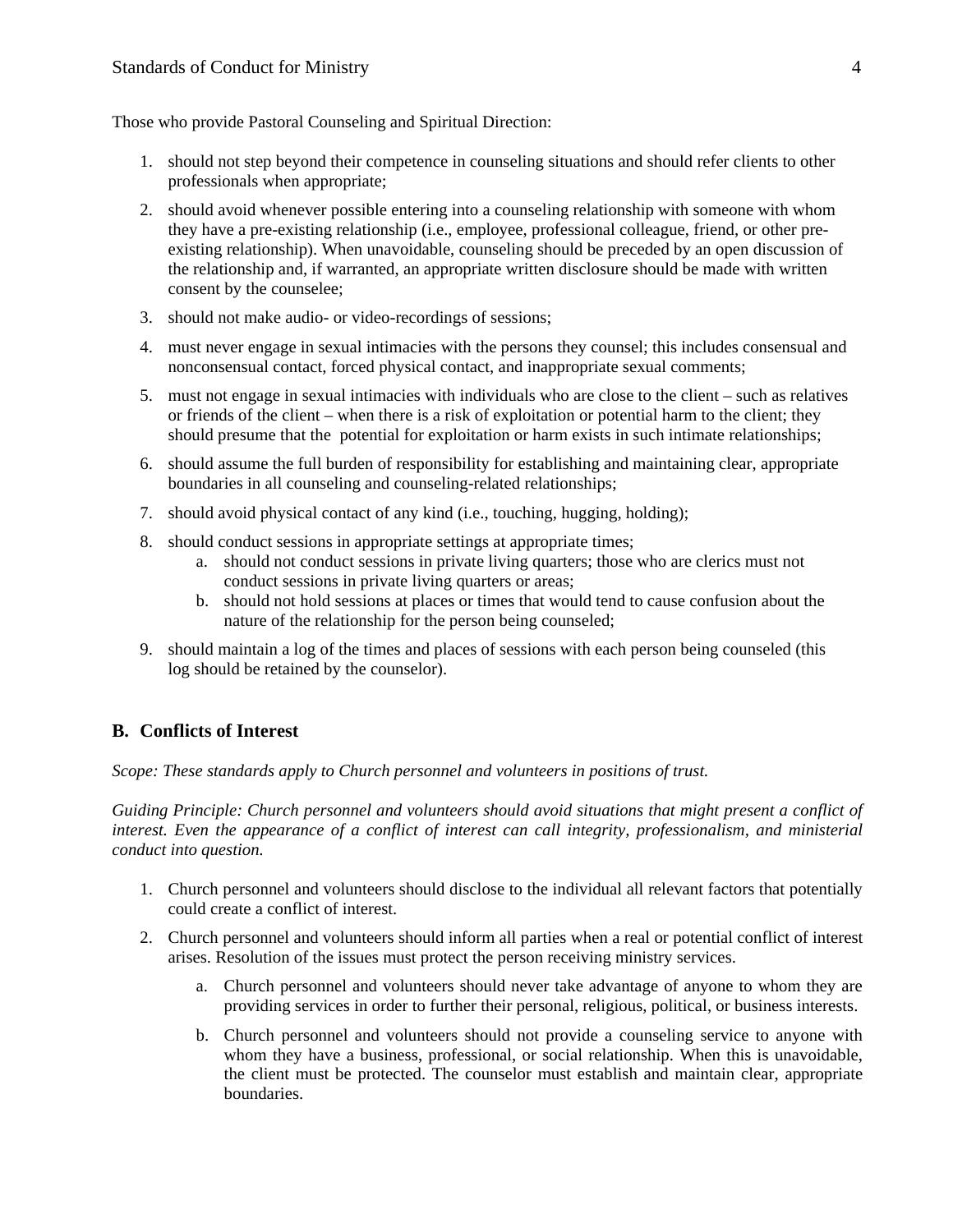- c. When pastoral counseling or spiritual direction services are provided to two or more people who have a relationship with each other, the pastoral counselor or spiritual director
	- i. must clarify with all parties the nature of each relationship;
	- ii. should anticipate any conflict of interest;
	- iii. if a conflict of interest arises, must take appropriate actions to eliminate the conflict; and
	- iv. should obtain from all parties written consent to continue services.
- d. When a conflict of interest has arisen and cannot be reconciled, Church personnel should advise the parties that he or she can no longer provide services and make a referral for continued ministry.

#### **C. Confidentiality**

*Scope: The following standards apply to Pastoral Counselors, Spiritual Directors, and other church personnel and volunteers who provide services to individuals, families, or other groups (hereinafter "counselors").* 

*All Church personnel are expected to maintain confidentiality within the scope of their duties and as delineated in any job descriptions and employee practices.* 

*The following obligations are independent of the confidentiality of the confessional. Under no circumstances whatsoever can there be any disclosure – even indirect disclosure – of information received through the celebration of the Sacrament of Reconciliation.* 

*Guiding Principle: Information disclosed in ministerial settings during the course of counseling, advising, or spiritual direction shall be held in the strictest confidence possible.* 

- 1. At the commencement of the counseling relationship, the counselor should discuss the nature of confidentiality and disclose its limitations with each person in counseling and obtain a signed acknowledgement of the disclosure.
- 2. Information obtained in the course of sessions should be confidential, except for compelling professional reasons or as required by law.
	- a. If there is clear and imminent danger to the person being counseled or to others, the counselor should disclose sufficient information necessary to protect the parties potentially affected and to prevent harm.
	- b. Before disclosure is made, if feasible, the counselor should inform the person being counseled about the disclosure and the potential consequences.
- 3. The counselor should keep minimal records of the content of sessions. This may include, but is not limited to, dates and times of appointments, general summary of content in order to assist counselor with personal recall, and other pertinent information in order to assist the individual receiving counseling.
- 4. While counseling a minor, the counselor may discover a serious threat to the welfare of the minor. If communication of confidential information to a parent, legal guardian, children's services agency or law enforcement is essential to the child's health and well-being, the counselor should: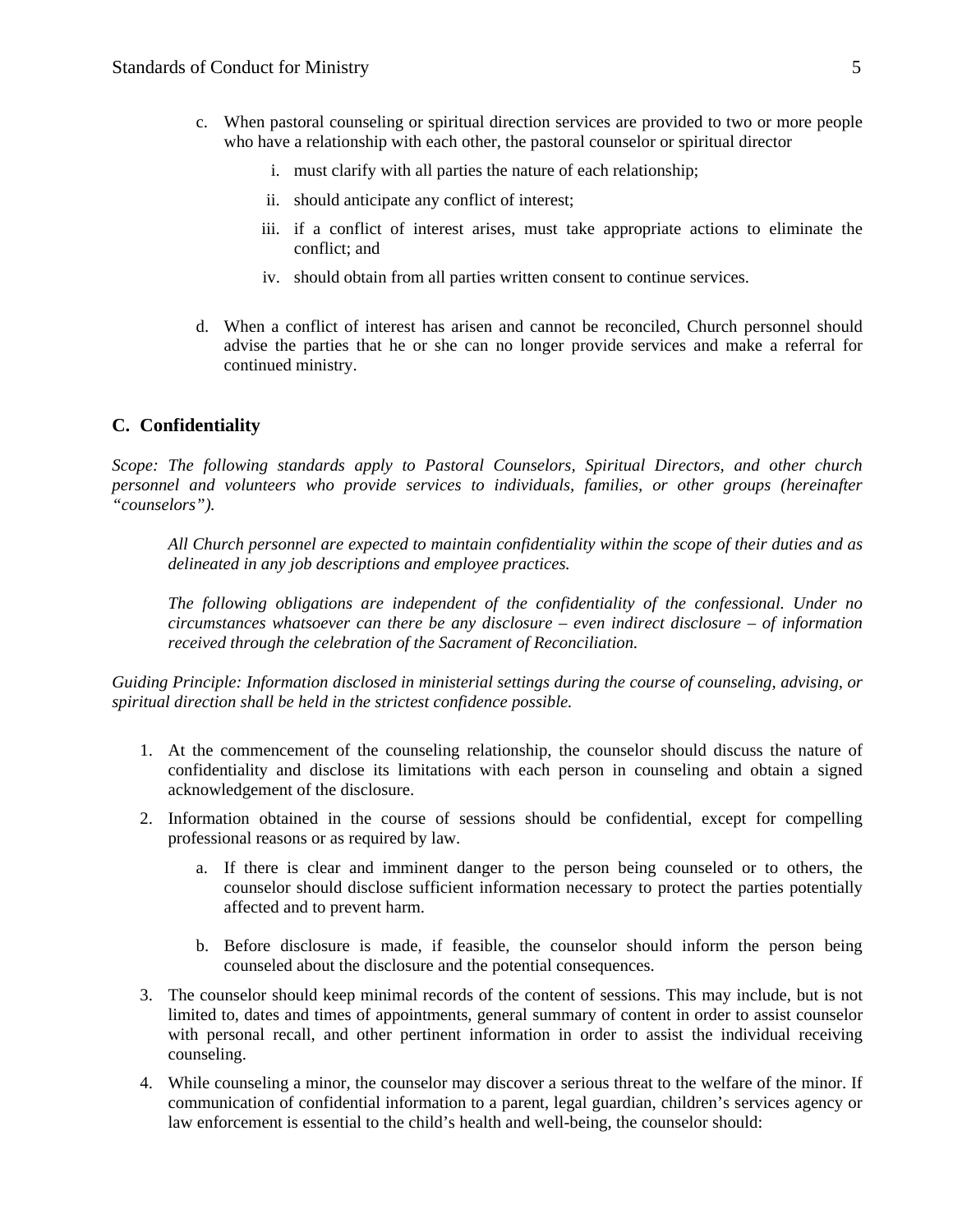- a. Attempt to secure written consent from the minor for the specific disclosure.
- b. If consent is not given, the counselor should disclose sufficient information necessary to protect the health and well-being of the minor. Consultation with the appropriate church supervisory personnel is required before disclosure, but is not to delay the disclosure.
- 5. In some circumstances, a legal privilege that applies to confidential communication may seem to prevent a counselor from disclosing misconduct by a counselee, but a counselor must take care to follow the legal requirements for reporting and the diocesan *Policy for the Safety of Children.*

#### **D. Conduct With Youth**

*Scope: These standards apply to Church personnel and volunteers in positions of trust who have regular contact with minors.* 

*Guiding principle: Church personnel and volunteers working with youth shall maintain a relationship with the youth with whom they are working that is open and transparent to co-workers and supervisors, and is worthy of the trust placed in the Church personnel and volunteers.* 

- 1. Church personnel and volunteers must be aware of their own and others' vulnerability when working alone with youth. They should use a team approach to managing youth activities.
- 2. Church personnel and volunteers should not meet with a minor alone in a separate room unless there is a window on the door, or the door is open, except in the case of a sacramental confession within a church building.
- 3. Church personnel and volunteers should be committed to a lifestyle that serves as an example of chastity at all times.
- 4. Physical contact with youth can be misconstrued and:
	- a. Shall occur only when completely nonsexual and otherwise appropriate, and
	- b. Should never occur in private.
	- c. Church personnel and volunteers should avoid using inappropriate expressions of physical affection with minors, including but not limited to: Close or lengthy embraces; kisses on the mouth; holding minors over two years of age on the lap; touching bottoms, chests or genital areas; sleeping in bed with a minor; wrestling with minors; piggyback rides; any type of massage given to or received from a minor; any form of unwanted affection; **or** compliments that relate to physique or body development.
- 5. Church personnel and volunteers should refrain from the use of alcohol, tobacco and other materials or substances which minors cannot legally purchase, use or possess when working with youth, and they must not share with, or allow the use of materials or substances by minors which minors cannot legally purchase, use or possess.
- 6. Staff and volunteers should not provide shared, private, overnight accommodations for individual young people including, but not limited to, accommodations in any church-owned facility, private residence, hotel room, or any other place where there is no other adult supervision present.
- **7.** All youth trips, especially overnight ones, should have a sufficient number of adult chaperones over the age of 21present. **A** member of the clergy, a volunteer, or any Church personnel should never be sole chaperone for any trip or activity. When staying overnight with minors, no clergy, Church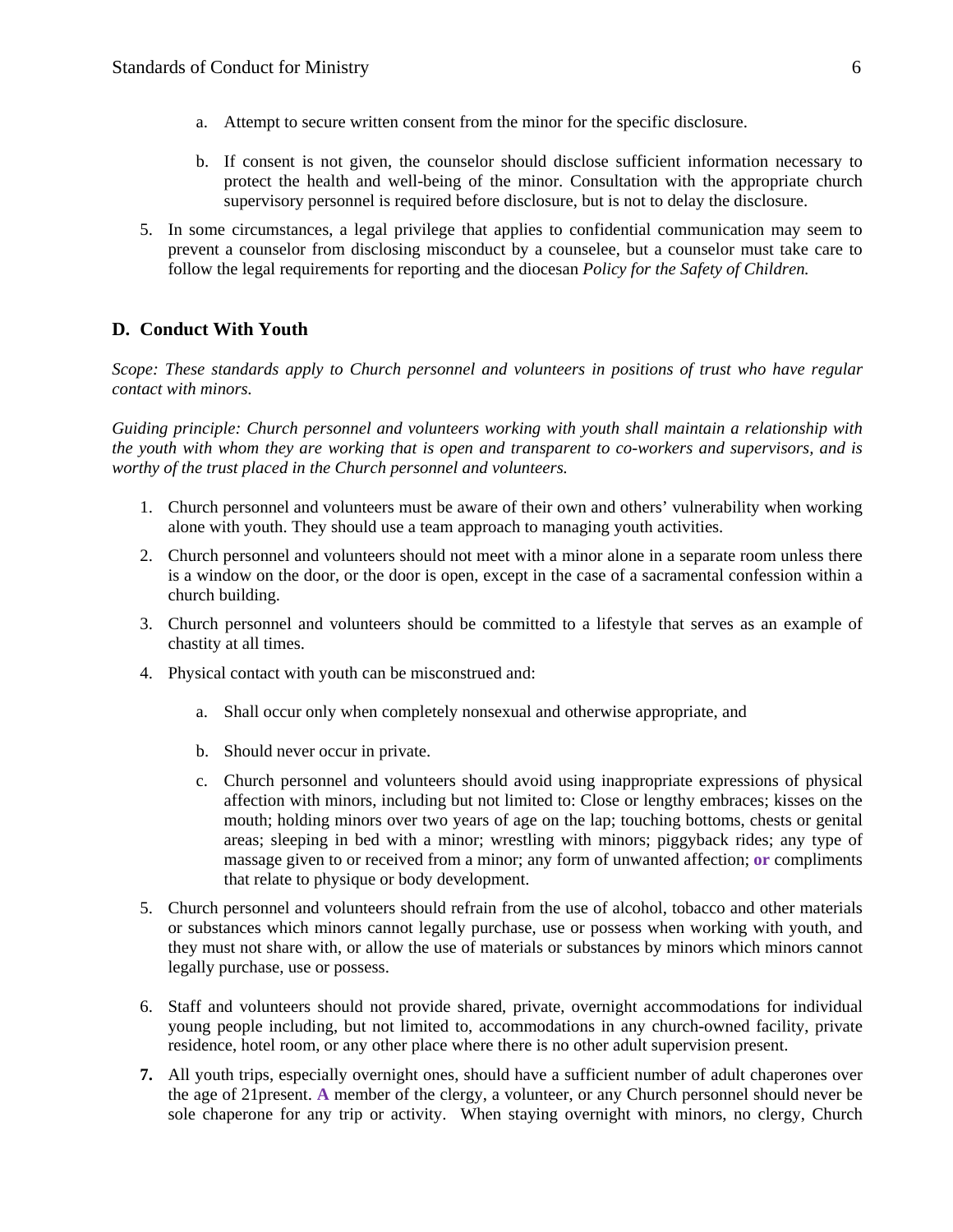personnel or volunteers should sleep in the same bed, sleeping bag, small tent, or bedroom with minors**.** 

- 8. Church personnel and volunteers should never accompany minors to movies, sporting events or other forms of entertainment without at least one other adult chaperone over the age of 21 being present.
- 9. Church personnel and volunteers should never be present in locker rooms or other dressing rooms used by minors without another adult over the age of 21 being present. They should not linger or hang around or spend long periods in locker rooms or other dressing rooms.
- 10. Church personnel and volunteers should not give expensive gifts or gifts of a personal nature to minors nor accept expensive gifts or gifts of a personal nature from minors without prior express permission of the minor's parents or legal guardians.
- 11. Church personnel and volunteers should never obtain or possess sexually explicit or pornographic materials, and must not participate in the distribution or receipt of pornographic materials through any medium or share these materials in any way with minors. Clergy, Church personnel and volunteers must never possess or access child pornography through any medium.
- 12. Church personnel and volunteers should avoid taking unfair advantage of counseling relationships with minors for personal benefit or gratification.
- 13. Church personnel and volunteers should not give rides in motor vehicles to minors unless another adult is present and the permission of the minor's parent or legal guardian is granted.

#### **E. Sexual Conduct**

*Scope: These Standards of Conduct apply to all Church personnel and volunteers.* 

*Guiding Principle: Church personnel and volunteers must not, for sexual gain or intimacy, exploit the trust placed in them by the faith community.* 

- 1. Since all are called by Baptism to the virtue of chastity, Church personnel and volunteers who are committed to a chaste lifestyle should be an example of chastity in all relationships at all times.
- 2. Church personnel and volunteers who provide pastoral counseling or spiritual direction shall not develop inappropriate intimate relationships with minors, other staff and parishioners and should behave in a professional manner at all times.
- 3. No Church personnel or volunteer shall exploit another person for sexual purposes.
- 4. Suspected sexual misconduct must be taken seriously and reported to the appropriate person in the parish, community/institute, diocese, or organization and also to civil authorities and the diocesan Victim Assistance Coordinator if the situation involves a minor, following the *Policy for the Safety of Children*. The procedures of this policy shall be followed to protect the rights of all involved.
- 5. Church personnel and volunteers should review and know the contents of the child abuse regulations and reporting requirements for the State of Ohio and should follow those mandates*.* Information on the reporting obligation and offices to whom reports are to be made can be found in Appendix 2 and Appendix 3 of the *Policy for Safety of Children*; Article 2 of the policy also delineates the obligation to report. This policy can be found on the Diocese of Cleveland website under Diocesan Initiatives, then Child Protection, then Office for Protection of Youth and Children and then Documents and Policies.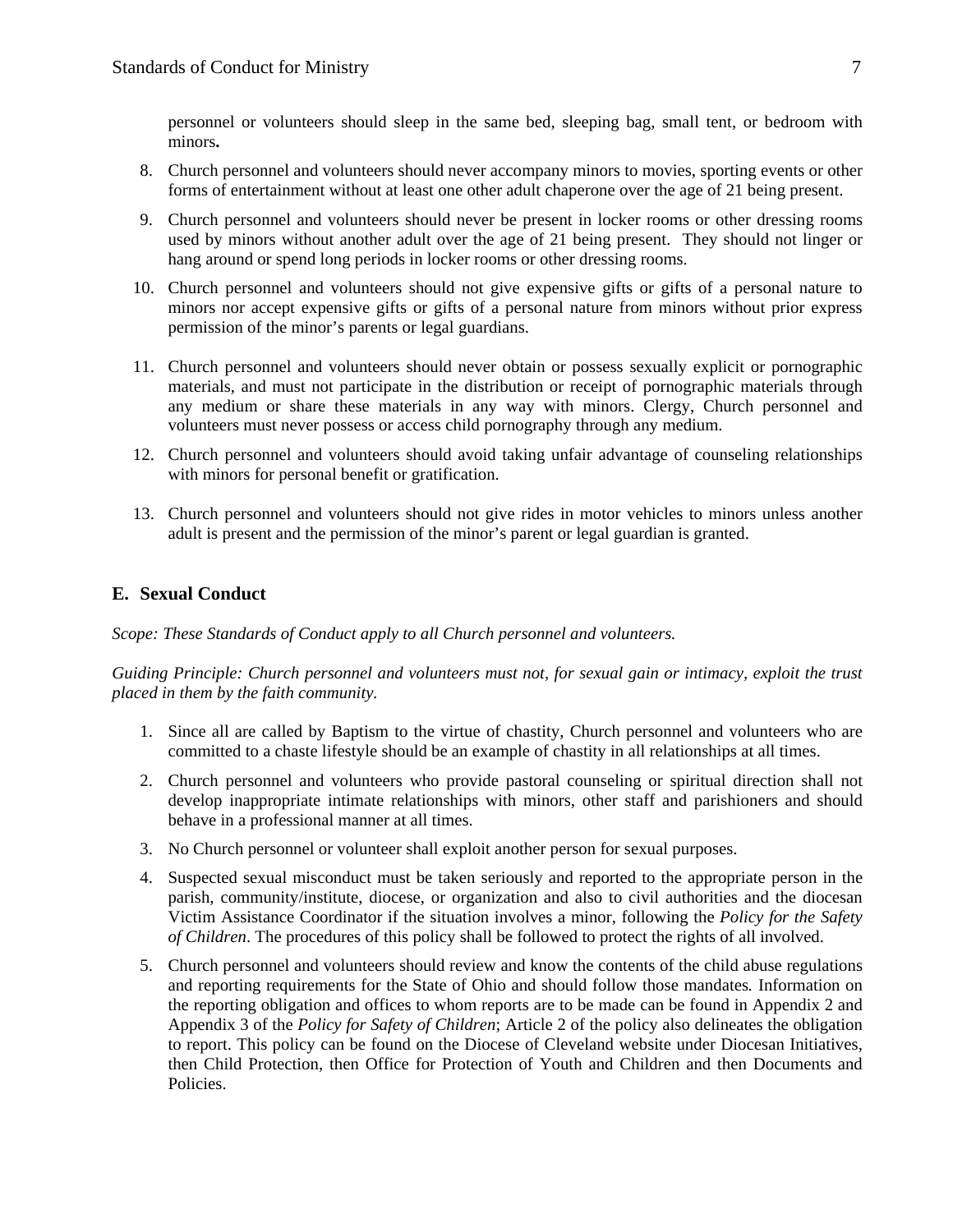#### **F. Harassment**

*Scope: These standards apply to all Church personnel and volunteers.* 

*Guiding Principle: Church personnel and volunteers must not engage in physical, psychological, written, or verbal harassment of other Church personnel, volunteers, parishioners or others, and must not tolerate such harassment by other Church personnel or volunteers.* 

- 1. "Harassment" encompasses a broad range of physical, written, or verbal behavior, including without limitation the following:
	- a. Physical or mental abuse;
	- b. Racial insults;
	- c. Derogatory ethnic slurs;
	- d. Unwelcome sexual advances or touching;
	- e. Sexual comments or sexual jokes;
	- f. Display of offensive materials;
	- g. Requests for sexual favors used as a condition of employment, or to effect other personnel decisions, such as promotion or compensation.
- 2. The concept of "harassment" can include the concept of "bullying" and the two overlap. It is not the intention of the *Standards of Conduct* to exclude actions regarded as "bullying" by using the word "harassment;" bullying involves harassment.
- 3. Harassment can be a single severe incident or a persistent pattern of behavior where the purpose or the effect is to create a hostile, offensive, or intimidating work environment.
	- a. Church personnel and volunteers should provide and/or contribute to a professional work environment that is free from physical, psychological, written, or verbal intimidation or harassment.
	- b. Church personnel and volunteers must never intentionally post on their personal social networking site or to any social networking site materials that are false, derogatory, defamatory, degrading, malicious, disrespectful, or threatening to anyone. (See Section K below.)
	- c. Allegations of harassment should be taken seriously and reported immediately to the appropriate person in the parish, community/institute, diocese, or organization. The policy and procedures of the diocese, parish, community/institute or organization, as appropriate, will be followed to protect the rights of all involved.

#### **G. Organizational Records and Information**

*Scope: These standards apply only to pastors, administrators, parish life coordinators, and any other persons who may be in charge of a parish, parochial vicars, parish staff and any others who may have charge of or access to sacramental records.* 

*Guiding Principle: Confidentiality should be maintained in creating, storing, accessing, transferring and disposing of parish, religious community/institute, or organizational records.* 

1. Sacramental records shall be regarded as confidential. When compiling and publishing parish, religious community/institute, or organization statistical information from these records, great care must be taken to preserve the anonymity of the individuals.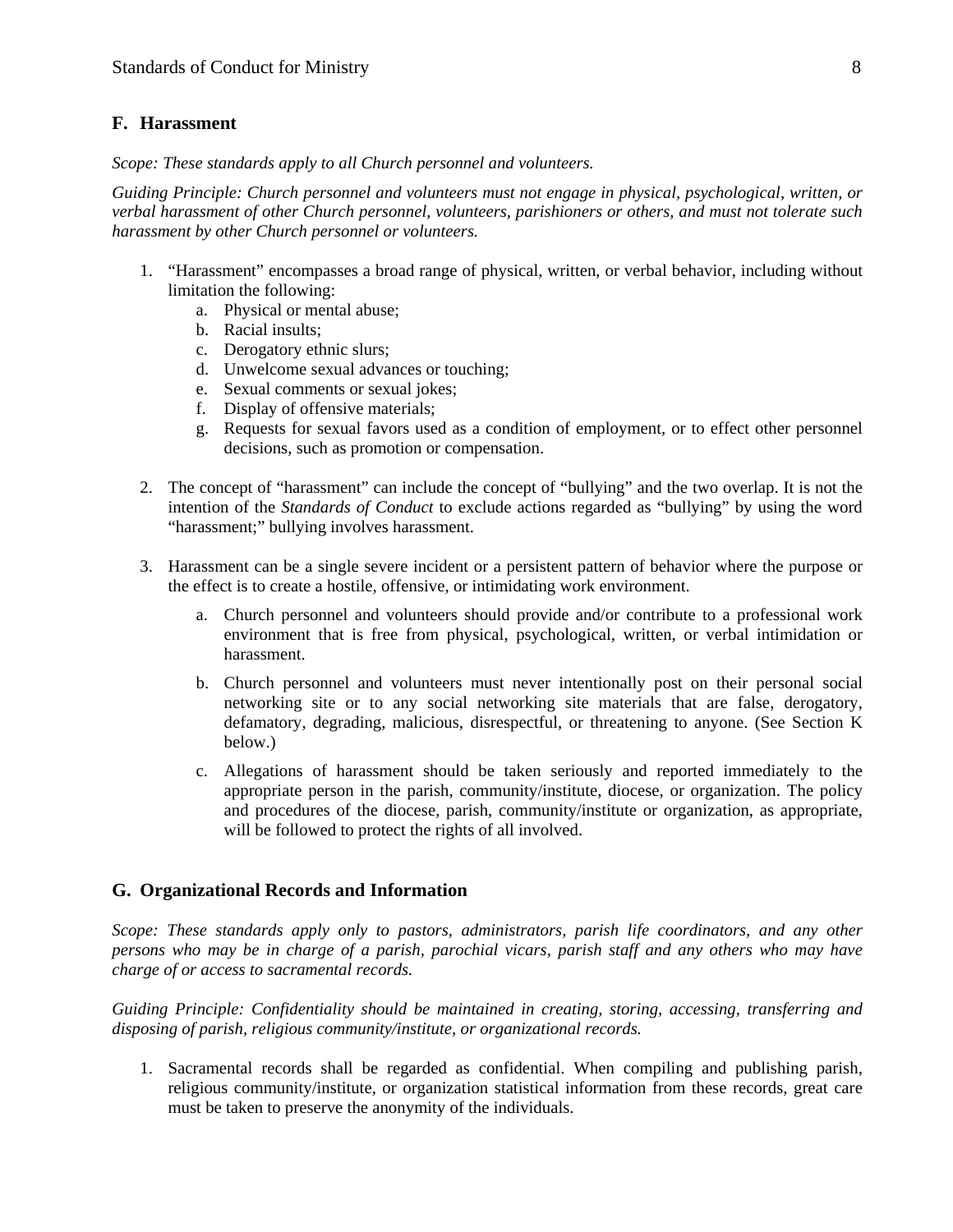- 2. Sacramental records are not open to the public.
	- a. Information regarding adoption and legitimacy remains confidential, regardless of age of the document.
	- b. Only staff members who are authorized to access the records and supervise their use should handle requests for more recent records.
- 3. A parish or other entity's financial records are confidential unless review is required by the diocese or an appropriate government agency. Individuals in charge of diocesan, parish, or church-related corporate financial records should contact the Diocesan Legal Office with regard to any request for their release or disclosure.
- 4. Individual contribution records of the parish, religious community/institute, or organization should be regarded as private and should be maintained in strictest confidence.

#### **H. Reporting Ethical or Professional Misconduct**

#### *Scope: These standards apply to Church personnel and volunteers.*

*Guiding Principle: Church personnel and volunteers should report their own ethical or professional misconduct and the misconduct of others and must report sexual abuse of minors in accord with the Policy for Safety of Children and state or local laws.* 

- 1. When an uncertainty exists about whether a situation or course of conduct violates this document or other religious, moral, or ethical principles, Church personnel and volunteers should consult with:
	- a. peers,
	- b. others knowledgeable about moral or ethical issues, or
	- c. the Chancery office.
- 2. When it appears that a member of the clergy, Church personnel, or a volunteer has violated one or more of these *Standards of Conduct*, the matter should be reported to the individual's supervisor or next higher authority.
- 3. If it is a matter of sexual abuse of a minor, reporting shall be done to the appropriate legal authority and to the Victim Assistance Coordinator, according to the *Policy for the Safety of Children.*
- 4. Members of the clergy, Church personnel and volunteers should hold each other accountable for maintaining the highest ethical and professional standards.

#### **I. Administration**

*Scope: These standards apply to Church personnel who are employers and supervisors.* 

*Guiding Principle: Employers and supervisors shall treat justly Church personnel and volunteers in the dayto-day administrative operations of their ministries.* 

1. Personnel and other administrative decisions made by church personnel shall meet civil **law** and canon law obligations and also should reflect Catholic social teachings and these *Standards of Conduct*.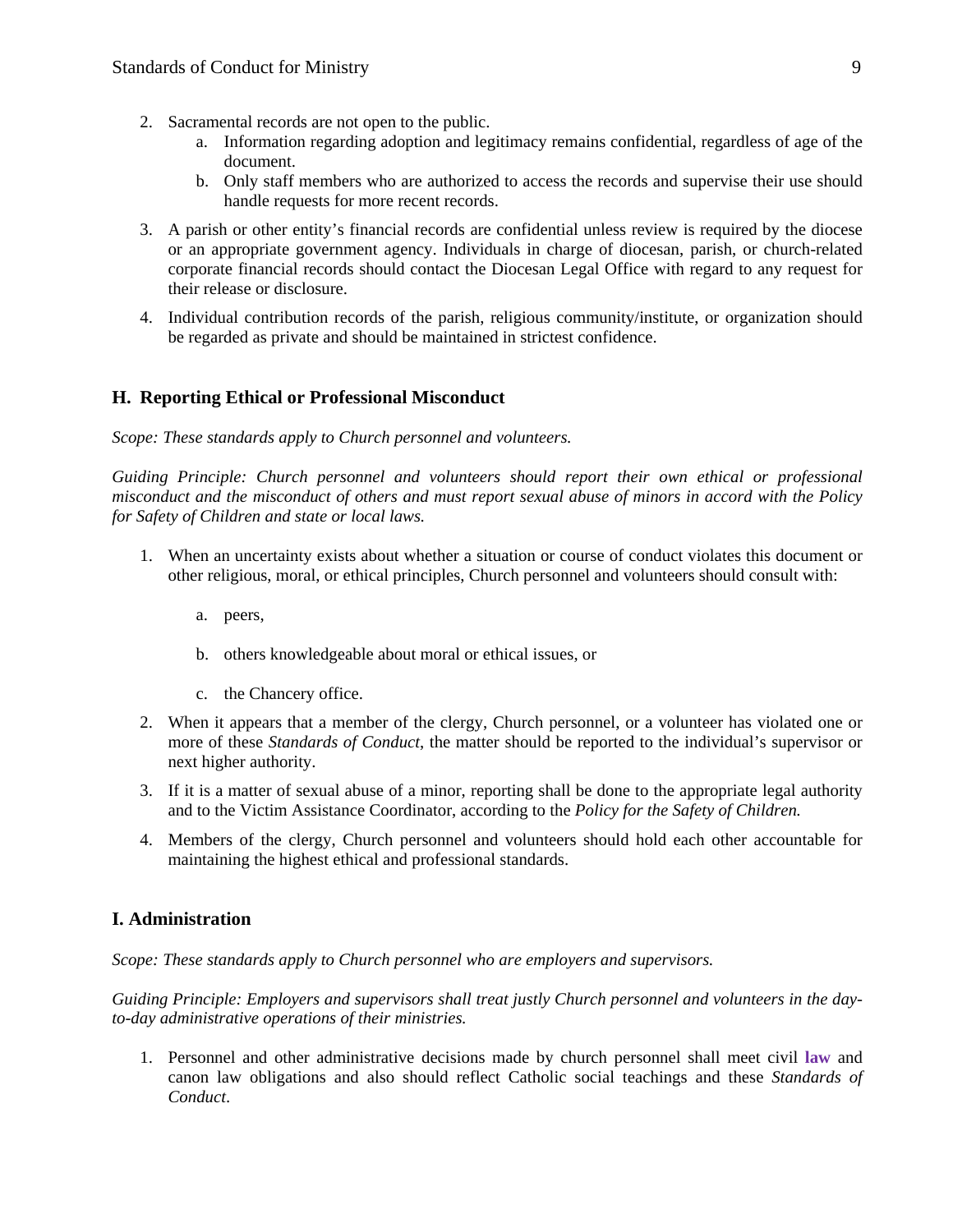2. No employer or supervisor should use his or her position to exercise unreasonable or inappropriate power, authority or domination.

#### **J. Well-Being of Church Personnel and Volunteers**

*Scope: These standards apply to Church personnel and volunteers.* 

*Guiding Principle: Church personnel and volunteers should be responsible for their own spiritual, physical, mental, and emotional health.* 

- 1. Church personnel and volunteers should be aware of warning signs that indicate potential problems with their own spiritual, physical, mental, and/or emotional health.
- 2. Church personnel and volunteers should seek help immediately whenever they notice behavioral or emotional warning signs in their own professional and/or personal lives.
- 3. Church personnel and volunteers should not engage in inappropriate use of alcohol and drugs and must not engage in illegal use of alcohol and/or drugs.
- 4. Church personnel and volunteers should address their own spiritual needs.
- 5. Those in serving in roles of leadership should always maintain an interest in the well-being of all Church personnel and volunteers.

#### **K. Use of Social Media and All Forms of Electronic Communication**

*Scope: These standards apply to all Church personnel and volunteers.* 

*Guiding Principle: Personnel, employed or as volunteers, who use the various forms of social media, e-mail, or the Internet should use these forms of communication for appropriate ministry and not to develop personal relationships with those whom they serve, especially minors.* 

- 1. Meaning of "Social Media"
	- a. "Social media," for purposes of this document, refers to Internet, network, and mobile-based tools for sharing information and communicating in interactive dialogue. Social media is a constantly developing field which currently includes but is not limited to: Facebook, Twitter, YouTube, Google+, MySpace, LinkedIn, blogs, Yelp, Foursquare, Flickr, Instagram, texting, and various mobile device "apps."
	- b. Because technology is constantly evolving, the ethical principles in these *Standards of Conduct* apply to new forms of communication developed after the issuance of these standards. A change in technology does not exempt Church personnel or volunteers from diocesan principles and standards.
- 2. No Privacy in Electronic Communications
	- a. Electronic mail, social media, or Internet communications, and Internet browsing in a school, parish or other diocesan entity are not private. Such communications and Internet use in the course of ministry or with persons served in ministry, that are made using the Internet service, hardware or software owned, leased or licensed by any diocesan, parish,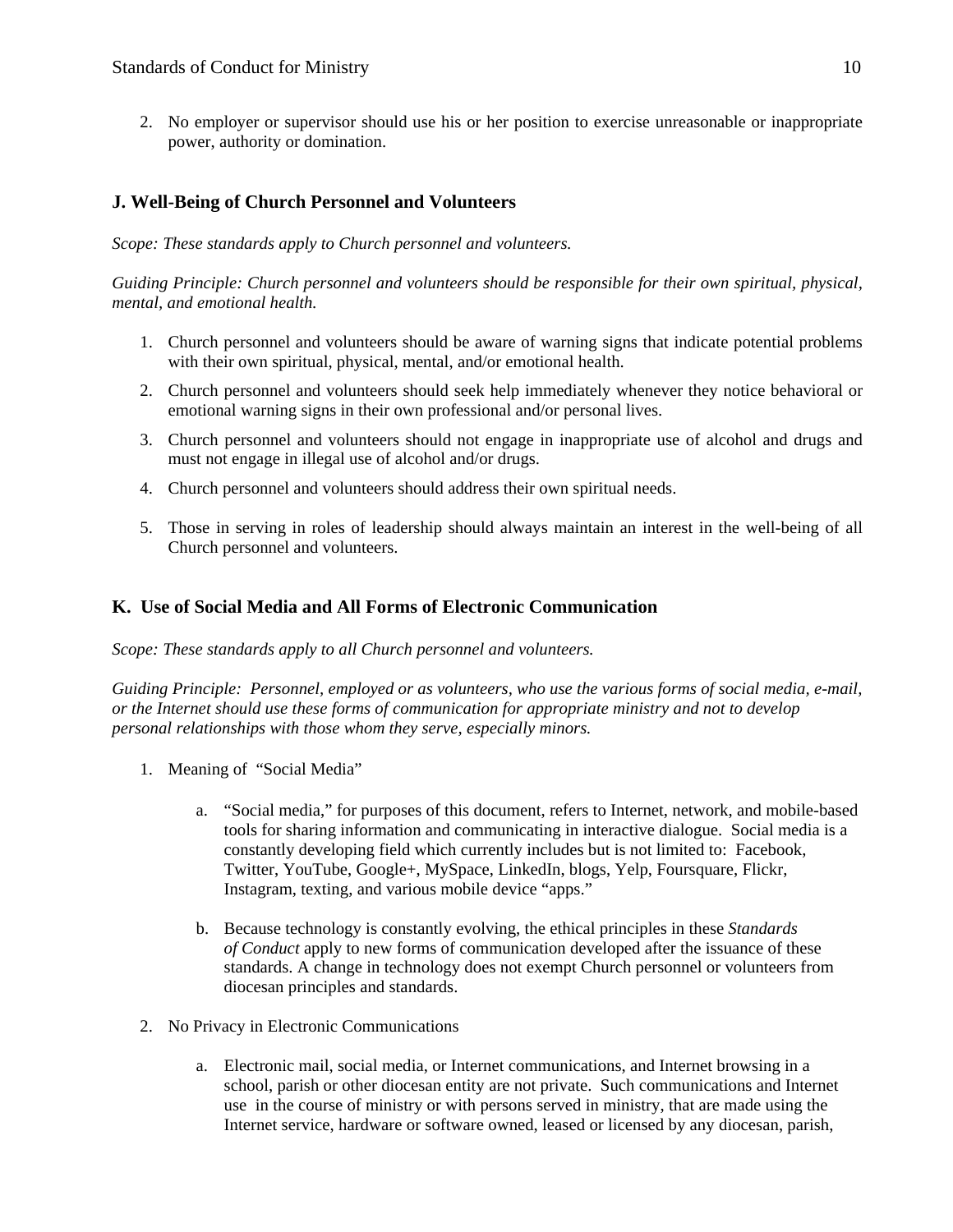institution or agency of either of the foregoing or any other entity owned or sponsored by the diocese or a parish (hereinafter referred to as "entity") (with or without permission) are subject to oversight and scrutiny and may be monitored, reviewed or accessed without the knowledge or consent of the sender or recipient.

- b. All computers, cell phones and other digital or electronic devices owned or leased by an entity may be inspected at any time without any advance notice, including such devices assigned to an individual for his exclusive use.
- 3. Open and Transparent Electronic Communication or Use of Social Media by Church Personnel and Volunteers
	- a. Church Personnel and Volunteers shall discuss with supervisors and pastors their planned use of social media, e-mail communication, or the Internet before applying it to an area of ministry, especially with minors.
	- b. Church personnel and volunteers shall carefully compose appropriate communication, especially communication that is intended for minors, to eliminate any wording that could be interpreted as sexually suggestive and copy an adult who is a ministerial supervisor on the communication so that it is public and verifiable.
	- c. When the director of a ministry determines that communication via electronic, digital or social media is appropriate to ministry, each entity promoting that ministry should provide all Church personnel and appropriate volunteers in the program with individual email addresses and/or other access accounts which indicate the name of the entity and the specific ministerial function. There are two methods for providing email to church personnel and volunteers.

Preferred method – entities should provide email accounts specific to the domain of their parish/institution web site (i.e. DRE@stgeorge.com).

Other method – supervisors could establish a web-based account (i.e., stgeorgeDRE@gmail.com). The password in this case should be known by the supervisor and the individual church personnel or volunteer.

- d. Church personnel and volunteers should use these official ministry e-mail addresses or accounts for communications and social media access rather than their personal addresses or access accounts to communicate with persons related to their ministry, especially minors.
- 4. Supervision of Electronic Communications
	- a. A supervisor or other designated person of an entity shall have the ability to access the communications pertaining to work of every church personnel or volunteer. Access should be made available by the system administrator using the system's administrative functions. The sharing of individual passwords is never recommended to gain access to an account. In the event that an individual's official email is web-based (i.e. Gmail, Ymail, AOL, etc.), a common password to that account should be known by the individual and the supervisor.
	- b. Church personnel and volunteers should not use the entity's hardware, Internet portal, or software for personal communications not related to the entity.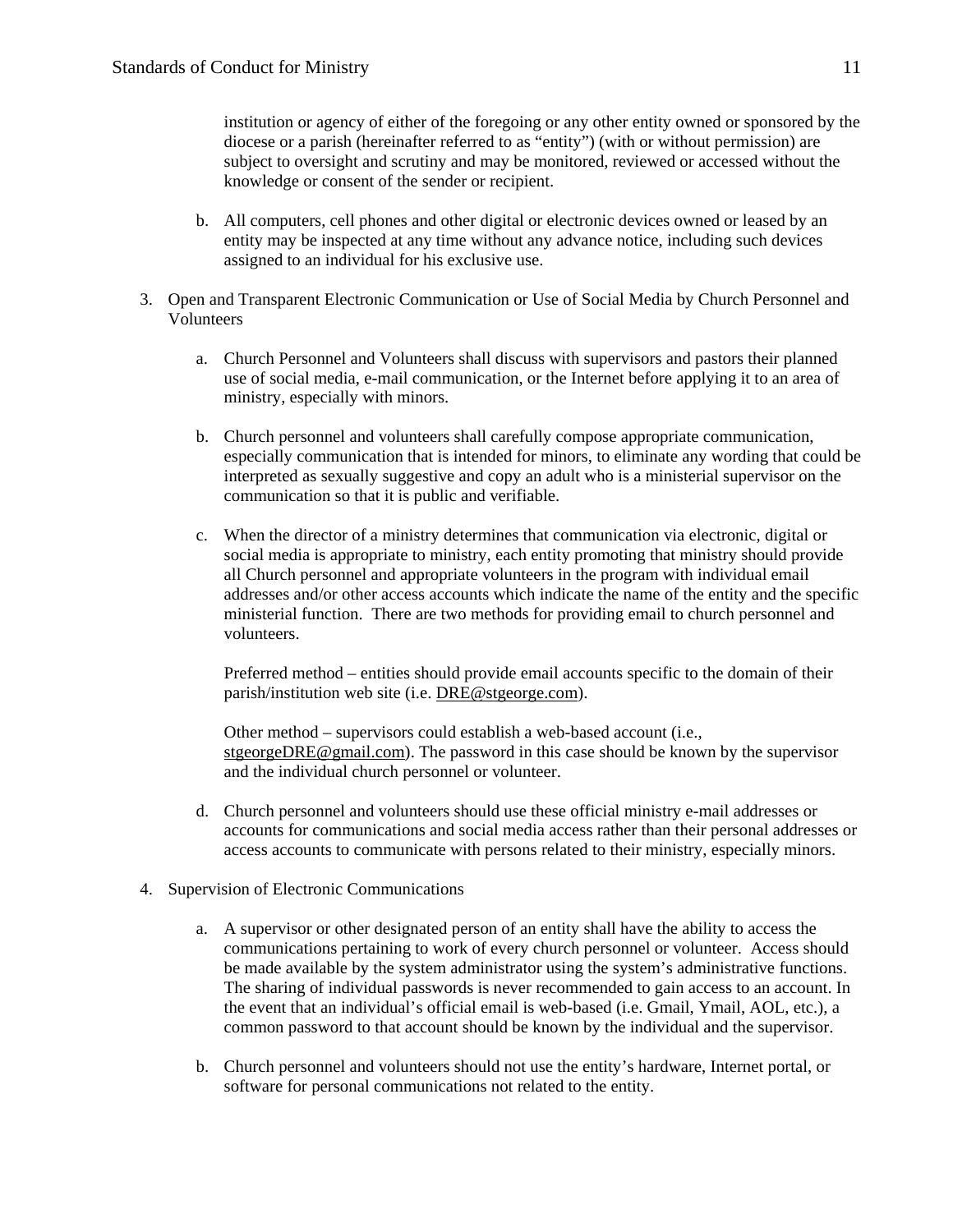- c. The use of personal, as opposed to entity or an employer's, social media may be an occasion for disciplinary action, including termination of employment or status as a volunteer, especially if there is violation of the norms in these *Standards of Conduct* in relation to parish or entity activity.
- d. Evidence of the accessing, storing, or transmitting of pornographic images is cause for immediate disciplinary action, including termination of employment or status as a volunteer.
- e. Any evidence of criminal activity, such as suspected child pornography, found on an entity computer by any Church Personnel or volunteer shall be reported to law enforcement officials, as well as to the appropriate supervisor.
- 5. Guides for the Use of Electronic Communication and Social Media
	- a. Electronic communication from Church personnel or volunteers should be brief, simple, and clear as to its stated purpose of business.
	- b. Personal remarks other than common courtesies appropriate in the situation, especially when addressing minors, should be avoided**.** Excessive familiarity or a purely social relationship is not appropriate in ministry; adults in ministry may develop a cordial and supportive relationship with minors, but must refrain from excessive familiarity or friendship with minors.
	- c. When using any form of social media, e-mails, or the Internet, all policies contained in the *Standards of Conduct* apply. This especially applies to rules of confidentiality, conduct with youth, sexual conduct, and harassment. The Church personnel or volunteer should utilize the resources and techniques made available through *Virtus* training.
	- d. Church personnel and volunteers are to see that their own personal social networking site does not contain any material that is pornographic, indecent, or inconsistent with the teachings of the Catholic Church.
	- e. Church personnel and volunteers shall not post on their own social networking sites any image of a minor with whom they are working or have previously worked in a parish or entity. When sharing a photo that includes a minor on the entity's social networking site, written permission shall be obtained from the minor's parent or legal guardian. The identity of any minor should never be included as part of the picture or description.
	- f. Church personnel and volunteers should not examine or patrol social networking sites of the minors with whom they work, monitor minors' behavior on those sites, or seek out a minor's personal site for details of his or her personal life.
- 6. Administrative Matters
	- a. Copyrighted Material. Use of an entity's system or systems for unauthorized copying of copyrighted software or content is expressly prohibited. Moreover, proprietary information belonging to others must not be placed on an entity's system without the prior written approval of the owner. Any Church personnel or volunteer who violates these rules may be disciplined.
	- b. If Church personnel or volunteer receives notice, in writing or otherwise, or becomes aware that an entity's system(s) is being used or is proposed to be used to create, disseminate, store,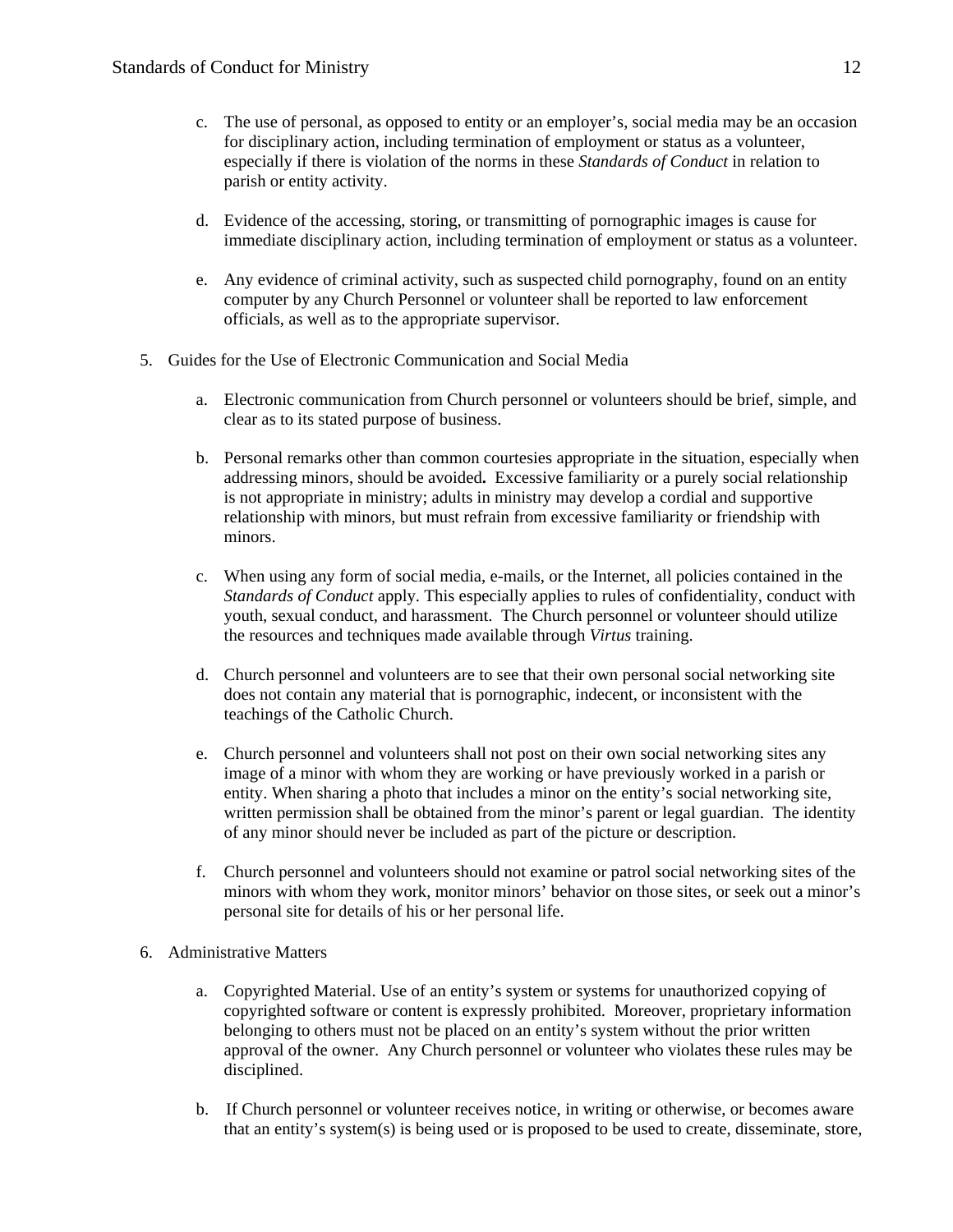upload or download any messages, communications or other material in violation of copyrights, trademarks, patents, intellectual property or other property rights of any party, such Church personnel or volunteer shall inform the entity director or his or her designee in writing of such use or proposed use. The entity may remove or disable access to any material that is claimed to be infringing or to be the subject matter of infringing activity.

- c. The entity may establish a policy or policies to protect information from unauthorized and inappropriate access, publication or modification; such a policy may also supplement, but not contradict these *Standards of Conduct*, to address particular activities, ministries, staff, expertise in technology, system or site, its own hardware and software.
- d. All church personnel and volunteers must adhere to any such policy or policies. Failure to adhere to such policy or policies may be an occasion for disciplinary action, including termination of employment or status as a volunteer.
- e. If Church personnel and volunteers do use these forms of communication to communicate with a minor or minors**,** then a policy should be issued to parents telling them that such communication is likely to occur.
- f. Any site or system established by an entity must have an adult as the administrator of the system or site; the administrator is to be selected by the director of that entity.
- g. The Office of Communications shall from time to time issue norms and guidelines to provide further guidance for the implementation of this Section of the *Standards of Conduct*. Parishes, schools and other entities within the Diocese of Cleveland are encouraged to contact the Social Media Coordinator within the Office of Communications for Best Practices in creating, monitoring and educating their audiences about social media use.

#### **L. Priests**

*Scope: This applies to all ordained priests who are incardinated in the Diocese of Cleveland, as well as priests incardinated in other dioceses or religious orders who are engaged in ministry under the control or auspices of the Diocese of Cleveland.* 

*Guiding Principle: Priests should exercise professional caution in all interactions with minors.* 

- 1. Whenever possible, a priest should avoid being alone with a minor, excluding sacramental confession (normally taking place within a church), counseling and spiritual direction (normally occurring in the professional offices of the church or rectory with an open door or a closed door with a window).
- 2. Minors are permitted only in the public areas of a rectory and never in the private living quarters of a priest. Minors are not permitted in any private residence, cabin, condominium, summer home or other dwelling whether leased or owned by a priest unless the minor is accompanied by his or her parents or guardians.
- 3. Minors are not permitted to work in rectories or parish offices.
- 4. Priests should not give alcohol to minors or share alcohol with minors, except for distribution of Holy Communion under both species.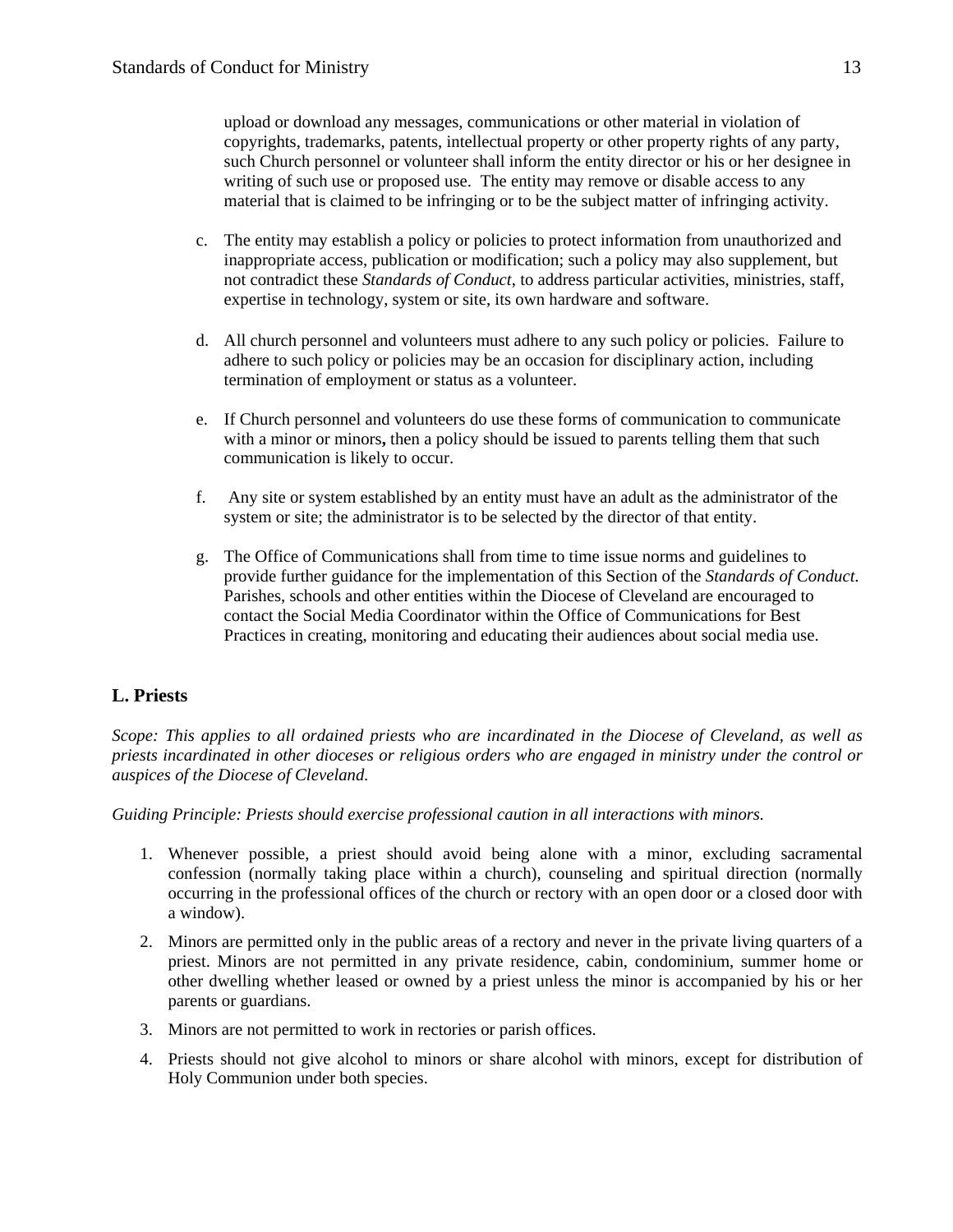- 5. Priests who find themselves attracted to minors or who frequently seek their companionship rather than that of adults should seek advice and assistance from the Secretary and Vicar for Clergy and Religious, who may suggest a professional evaluation with a trained psychological expert.
- 6. Conversations or discussions of a topic of a sexual nature with minors should be limited to the priest's teaching office or made in response to specific questions.
- 7. Priests should share concerns about suspicious or inappropriate behavior of a cleric or other Church personnel with a minor with the Secretary and Vicar for Clergy and Religious, in addition to following the reporting duties delineated under Ohio law and the *Policy for the Safety of Children.*
- 8. With regard to minors within a priest's extended family or in cases where priests may have children, priests should follow these *Standards of Conduct* with due discretion, diligence and prudence, adapting those standards which should be adapted because of family relationships.

#### **M. Permanent Deacons**

*Scope: This applies to all ordained permanent deacons who are incardinated in the Diocese of Cleveland, as well as permanent deacons incardinated in other dioceses or religious orders who are engaged in ministry under the control or auspices of the Diocese of Cleveland.* 

#### *Guiding Principle: Permanent deacons should exercise professional caution in all interactions with minors.*

Permanent deacons should follow the same *Standards of Conduct* as priests and as clergy, church personnel and volunteers with regard to relationships arising out of ministry. With regard to their own family and their own private dwellings, permanent deacons should follow these *Standards of Conduct* with due discretion, diligence and prudence, adapting those standards which should be adapted because of family relationships.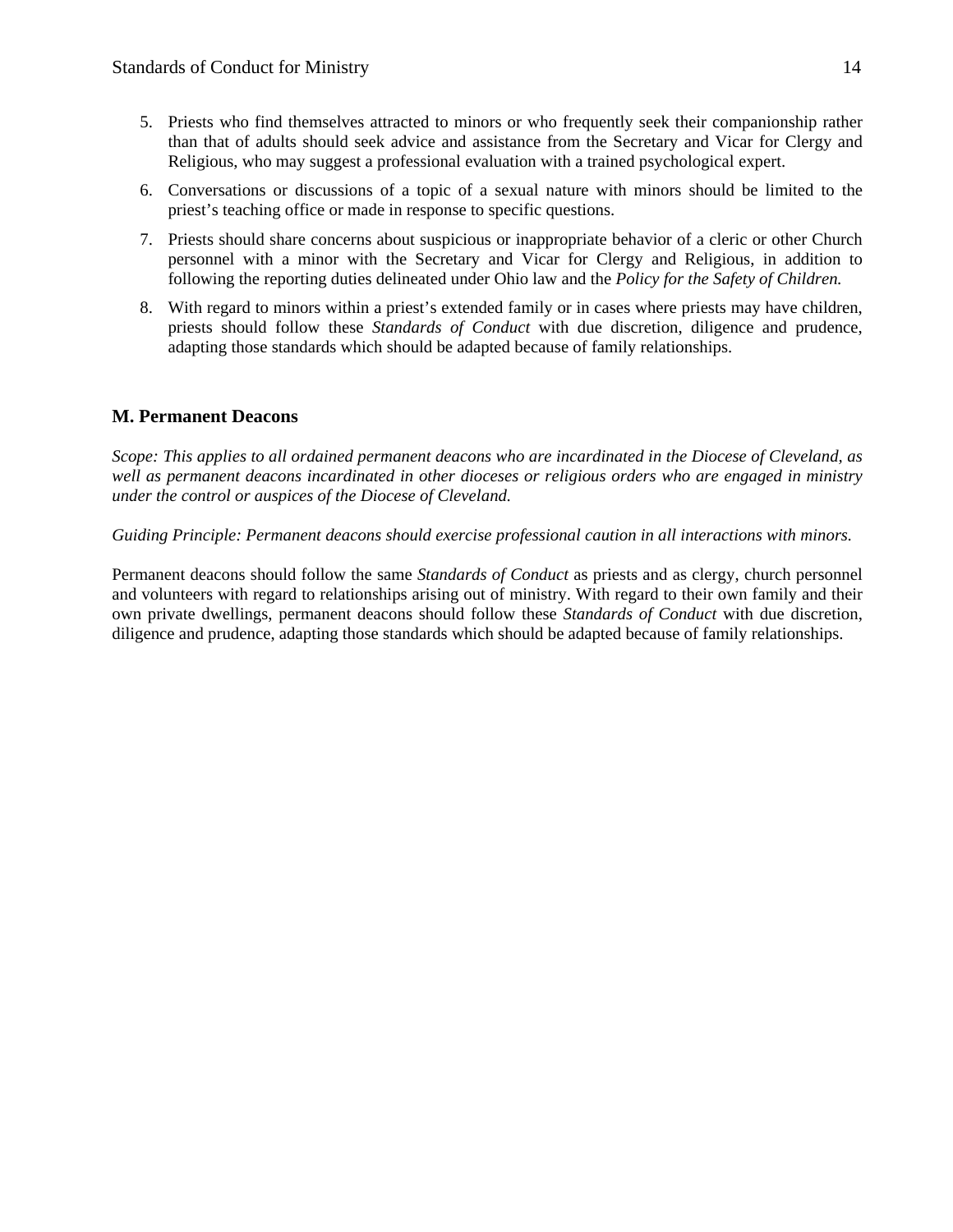## *Standards of Conduct for Ministry, Revised 2016 Diocese of Cleveland*  **Acknowledgment Form**

### **Diocesan, Religious, and Extern Clerics**

I have received a printed or electronic copy of the *Standards of Conduct for Ministry* (Revised, 2016). I have read and understand these *Standards of Conduct* and I agree to abide by them. I understand that a violation of these standards can result in disciplinary action, up to and including termination and/or removal from ministry.

I participated in the mandatory in-service on the 2016 Revised Policy for the Safety of Children in Matters of Sexual Abuse and the Standards of Conduct on (date) \_\_\_\_\_\_\_\_\_\_\_\_\_\_\_\_\_.

| Priest |                                                                                                                                                                                                                                      |              |  |
|--------|--------------------------------------------------------------------------------------------------------------------------------------------------------------------------------------------------------------------------------------|--------------|--|
|        | Diocesan                                                                                                                                                                                                                             |              |  |
|        | Extern                                                                                                                                                                                                                               |              |  |
|        |                                                                                                                                                                                                                                      | Congregation |  |
| Deacon |                                                                                                                                                                                                                                      |              |  |
|        | Diocesan                                                                                                                                                                                                                             |              |  |
|        | Extern                                                                                                                                                                                                                               |              |  |
|        |                                                                                                                                                                                                                                      | Congregation |  |
|        |                                                                                                                                                                                                                                      |              |  |
|        |                                                                                                                                                                                                                                      |              |  |
|        |                                                                                                                                                                                                                                      |              |  |
|        | Date <u>and the set of the set of the set of the set of the set of the set of the set of the set of the set of the set of the set of the set of the set of the set of the set of the set of the set of the set of the set of the</u> |              |  |
|        |                                                                                                                                                                                                                                      |              |  |
|        | All clerics are to return this acknowledgment form to:                                                                                                                                                                               |              |  |
|        | <b>Office of the Chancellor</b>                                                                                                                                                                                                      |              |  |
|        | <b>Diocese of Cleveland</b>                                                                                                                                                                                                          |              |  |
|        | <b>1404 East Ninth Street</b>                                                                                                                                                                                                        |              |  |
|        | <b>Cleveland, Ohio 44114-1722</b>                                                                                                                                                                                                    |              |  |